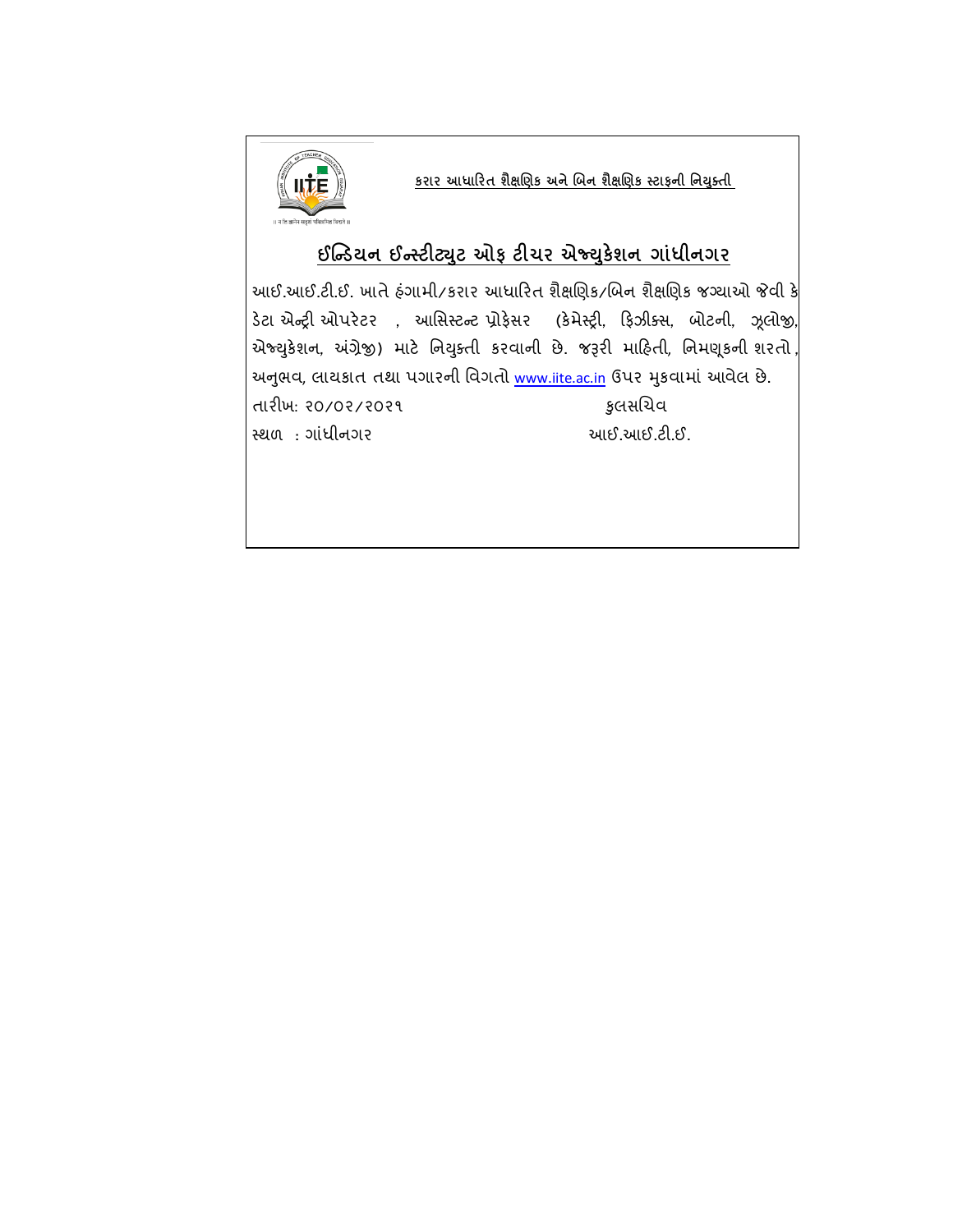#### **ઇંરિયન ઇડસ્ટીટયટુ ઓફ ટીચર એજ્યકુેશન, ગાાંધીનગર**

### **ઓનાઈન ઇડટરવ્યુ**

# **હાંગામી/કરાર આધારરત શૈક્ષણિક જગ્યા માટેની જરૂરી સચૂ નાઓ**

તા. 20/02/2021

1. જગ્યાનુ નામ: આસિસ્ટન્ટ પ્રોફેસર

#### 2. પગાર ધોરણ: માસિક રૂ. 32500/-

3. રામકાત :

| Sr.            | <b>Subject</b>   | No. of Post | Qualification                                                                                                                                                                                                                                                                                   |
|----------------|------------------|-------------|-------------------------------------------------------------------------------------------------------------------------------------------------------------------------------------------------------------------------------------------------------------------------------------------------|
| $\mathbf{1}$   | Chemistry        | 01          | 1. Post graduation degree in Chemistry from recognize<br>university with minimum 55 % or equivalent grade<br>2.NET/SLET/PhD in Chemistry                                                                                                                                                        |
| $\overline{2}$ | <b>Physics</b>   | 01          | 1. Post graduation degree in Physics from recognize<br>university with minimum 55 % or equivalent grade<br>2.NET/SLET/PhD in Physics                                                                                                                                                            |
| 3              | <b>Botany</b>    | 01          | 1. Post graduation degree in Botany from recognize<br>university with minimum 55 % or equivalent grade<br>2.NET/SLET/PhD in Botany                                                                                                                                                              |
| $\overline{4}$ | Zoology          | 01          | 1.Post graduation degree in Zoology from recognize<br>university with minimum 55 % or equivalent grade<br>2.NET/SLET/PhD in Zoology                                                                                                                                                             |
| 5              | <b>English</b>   | 01          | 1.Post graduation degree in English from recognize<br>university with minimum 55 % or equivalent grade<br>2.NET/SLET/PhD in English                                                                                                                                                             |
| 6              | <b>Education</b> | 04          | 1. Post graduation degree in<br>from<br>subject<br>any<br>Arts/Science from recognize university with minimum 55<br>% or equivalent grade<br>2. Post graduation degree in Education (M.Ed.)from<br>recognize university with minimum 55 % or equivalent<br>grade<br>3.NET/SLET/PhD in Education |

4. કયાયનો િભમગાો : તા. 30/06/2021 સધુ ી

- 5. અયજી ત્રકની (ઓનરાઈન) પી રૂ. 400
- 6. ઓનરાઈન પી બયલાની ણરન્ટ્ક **https://pmny.in/sIFpwhZAoEG4**
- 7. રસ ધરાવતા ઉમેદવારોએ તા. ૨૩/૦૨/૨૦૨૧ ના સાંજે ૦૬:૦૦ કલાક સુધીમાં [recruitment@iite.ac.in](mailto:recruitment@iite.ac.in) પર પોતાની સંપૂર્ણ વિગત આ સાથે સામેલ નિશ્ચિત ફોર્મેટમાં ભરી તે અંગેના સંબંધિત જરૂરી દસ્તાવેજો જેવાકે (માર્કશીટ, ડિગ્રી સર્ટિ., અનુભવનું પ્રમાણપત્ર, જન્મના પ્રમાણપત્ર અને ફોટો આઇડેન્ટીટી કાર્ડ ) ની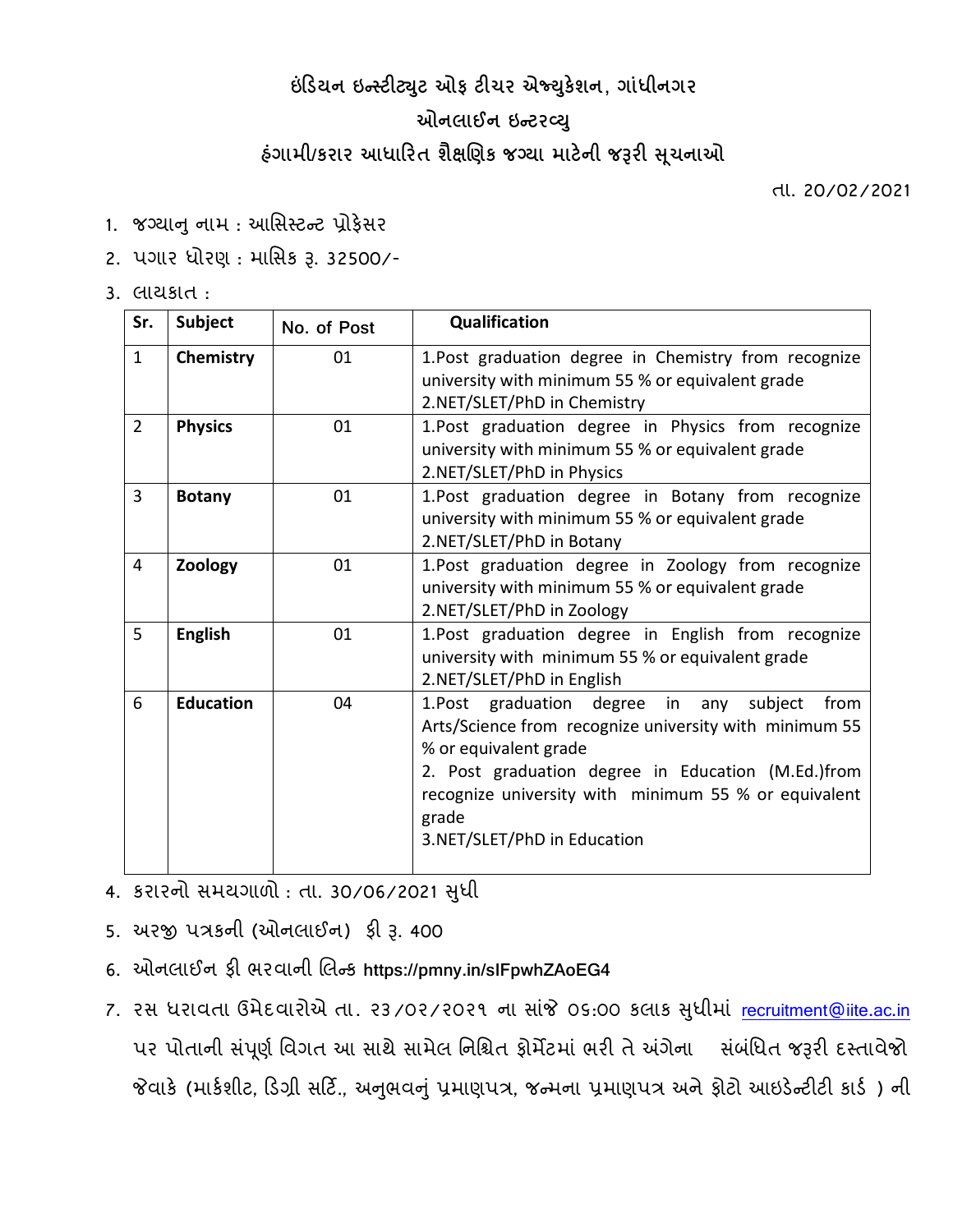સ્લપ્રભાણિત નકરો તથા અયજીત્રક ની પી બમાણની યિીદ િાથે જોડી ઉયોક્ત ઈભેર ભાં સલગતો મોકલવામાં આવેલ છે તે બધાજ ઉમેદવારોના તા. 24/02/2021 ના રોજ ઓનલાઈન ઇન્ટરવ્યુ લેવામાં આવશે. ઇન્ટરવ્યુ અંગેની જરૂરી વિગતો/ઓનલાઈન ઇન્ટરવ્યુનો સમય જે- તે ઉમેદવારોને ઇ-મેઈલ ના માધ્યમથી મોકલવામાં આવશે.

- 8. મોબાઈલ થી ફોટા પાડેલ કોપી માન્ય નહીં રહે. માત્ર પ્રોફેશનલ સ્કેન કરેલ કોપી જ સામેલ કરવી.
- 9. અવાચ્ય અને અસ્પષ્ટ બિડાણ વળી અરજી અમાન્ય રહેશે.
- 10. નિયત ફી ભર્યા વગરની અરજી માન્ય રહેશે નહીં.
- 11. ભાત્ર ઓનરાઈન બયેર પી જ ભાન્ટ્મ યહેળે. પી ભાટે િેક/ડીડી ભાન્ટ્મ યહેળે નહીં.

આદે શકો માટે કોઈ કરવામાં આવેલા આ પ્રાપ્ય થયેલ છે. આ પ્રાપ્ય થયેલ કરવામાં આવેલા આ પ્રાપ્ય થયેલ કરવામાં આવેલા આ

િ ંકણ સ ૂત્ર : 9726633099, 079-023243734, e-mail: recruitment@iite.ac.in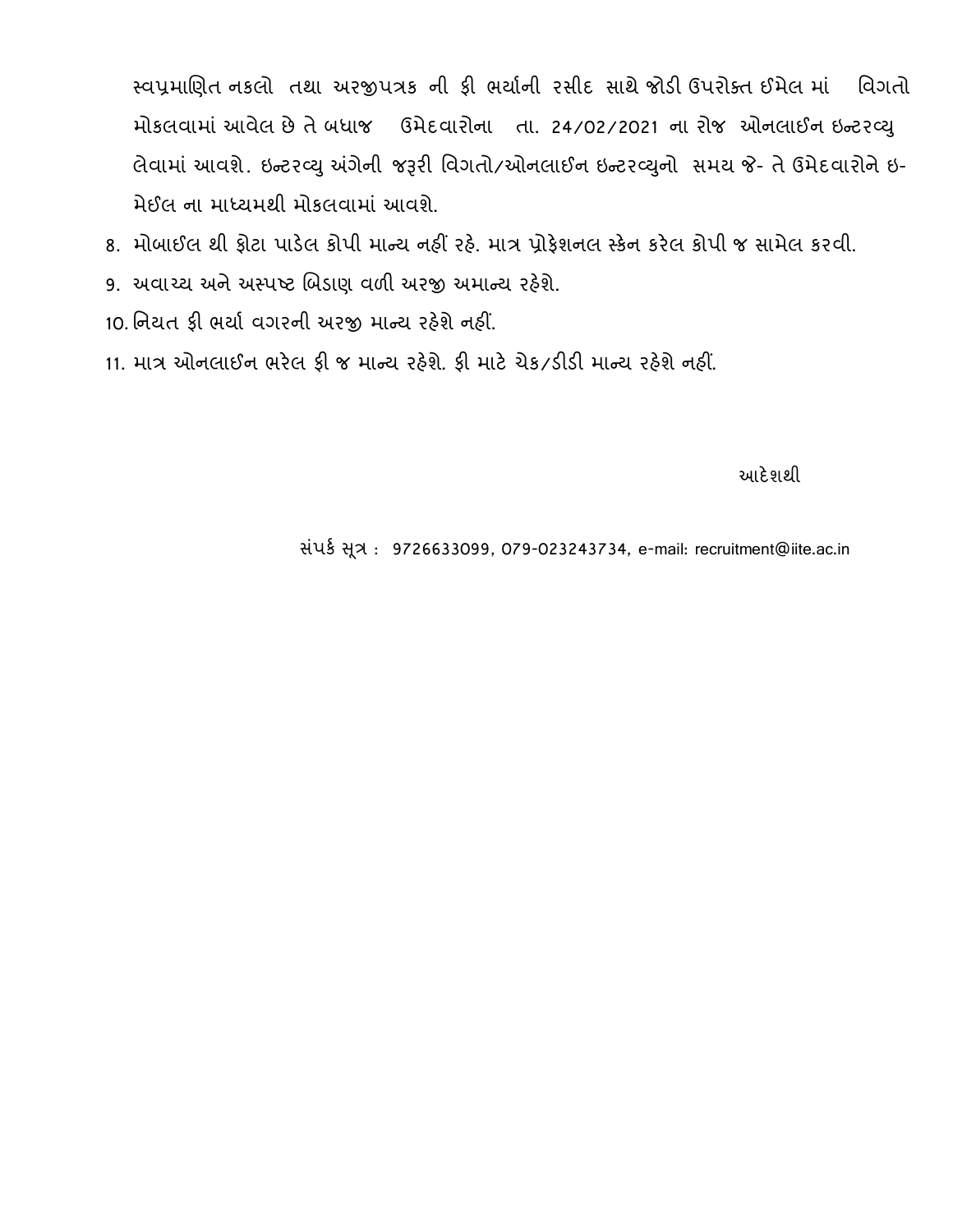#### **Application Form**

#### **INDIAN INSTITUTE OF TEACHER EDUCATION Ramkrishna Paramhans Shaikshanik Sankul, KH Road, Sector-15 Gandhinagar - 382016 APPLICATION FORM FOR TEACHING AND NON-TEACHING POST (CONTRACTUAL)** *[No. of printed pages : 3]*

 **Passport Size** 

 **Photo Graph**

Post Applied for <u>:</u>

|  |  |  |  | Please read all the instrucations carefully regarding the recruitmement before filling up the form. |  |  |
|--|--|--|--|-----------------------------------------------------------------------------------------------------|--|--|
|  |  |  |  |                                                                                                     |  |  |

| $\text{PIN}: \ldots \ldots \ldots \ldots \ldots \ldots \ldots$ |                                                                                      |
|----------------------------------------------------------------|--------------------------------------------------------------------------------------|
|                                                                |                                                                                      |
|                                                                |                                                                                      |
|                                                                |                                                                                      |
|                                                                |                                                                                      |
|                                                                | 5. Date of birth/Place of Birth (pls attach the certificate of proof for birth date) |
|                                                                |                                                                                      |
|                                                                |                                                                                      |
|                                                                |                                                                                      |
|                                                                |                                                                                      |
|                                                                |                                                                                      |
|                                                                | 10. Category (SC/ST) (Pl. attach copy of certificate) :                              |
|                                                                |                                                                                      |

#### **12. Details of Academic Qualifications (Please enclose attested photocopies) :**

| <b>Exam.</b> passed | $\mathbf{r}$<br><b>Year of</b> | Division/ | $\%of$ | Name of the | Subject | <b>Rank</b> |
|---------------------|--------------------------------|-----------|--------|-------------|---------|-------------|
|---------------------|--------------------------------|-----------|--------|-------------|---------|-------------|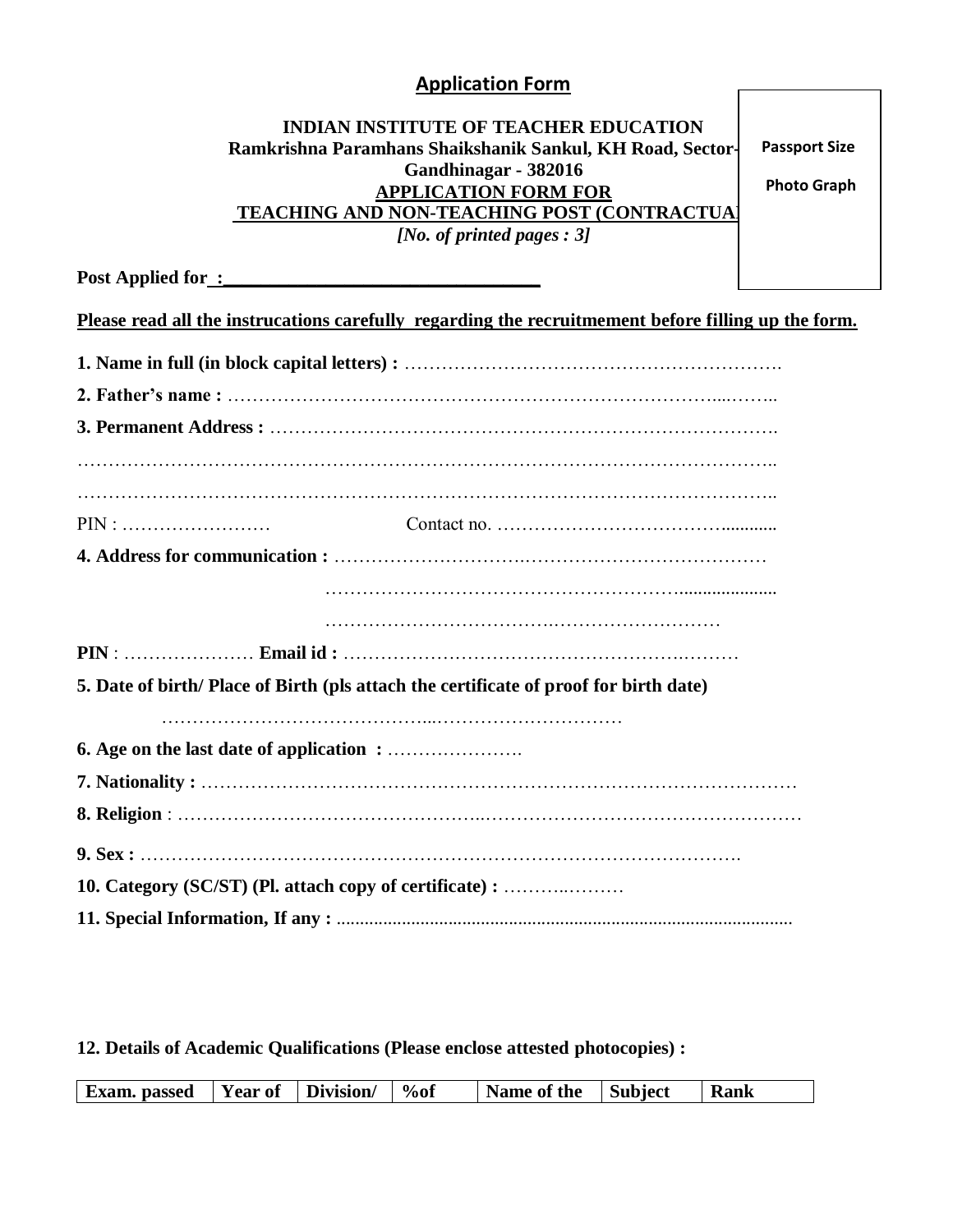|                                   | passing | <b>Class</b> | marks | Board/<br>University | and<br>Remark,<br>if any |
|-----------------------------------|---------|--------------|-------|----------------------|--------------------------|
| <b>Graduation</b>                 |         |              |       |                      |                          |
| Post<br>graduation                |         |              |       |                      |                          |
| <b>Others (Please</b><br>specify) |         |              |       |                      |                          |

### **13. Details of work experience : ( Please Enclosed attested photocopies )**

| <b>Items</b>             | Post-I | Post-II | Post-III | Post-IV | Post-V | Post-VI |
|--------------------------|--------|---------|----------|---------|--------|---------|
| Name of the              |        |         |          |         |        |         |
| post held                |        |         |          |         |        |         |
|                          |        |         |          |         |        |         |
| Name of the              |        |         |          |         |        |         |
| <b>Institution</b>       |        |         |          |         |        |         |
|                          |        |         |          |         |        |         |
| <b>Period</b>            |        |         |          |         |        |         |
| (from to                 |        |         |          |         |        |         |
| $\ldots$ = $\ldots$ yrs. |        |         |          |         |        |         |
| month                    |        |         |          |         |        |         |
| days)                    |        |         |          |         |        |         |
| Scale of                 |        |         |          |         |        |         |
| pay/Pay                  |        |         |          |         |        |         |
| band/band                |        |         |          |         |        |         |
| pay/AGP, as              |        |         |          |         |        |         |
| applicable               |        |         |          |         |        |         |
| Temporary/               |        |         |          |         |        |         |
| Permanent/               |        |         |          |         |        |         |
| Ad-hoc etc               |        |         |          |         |        |         |